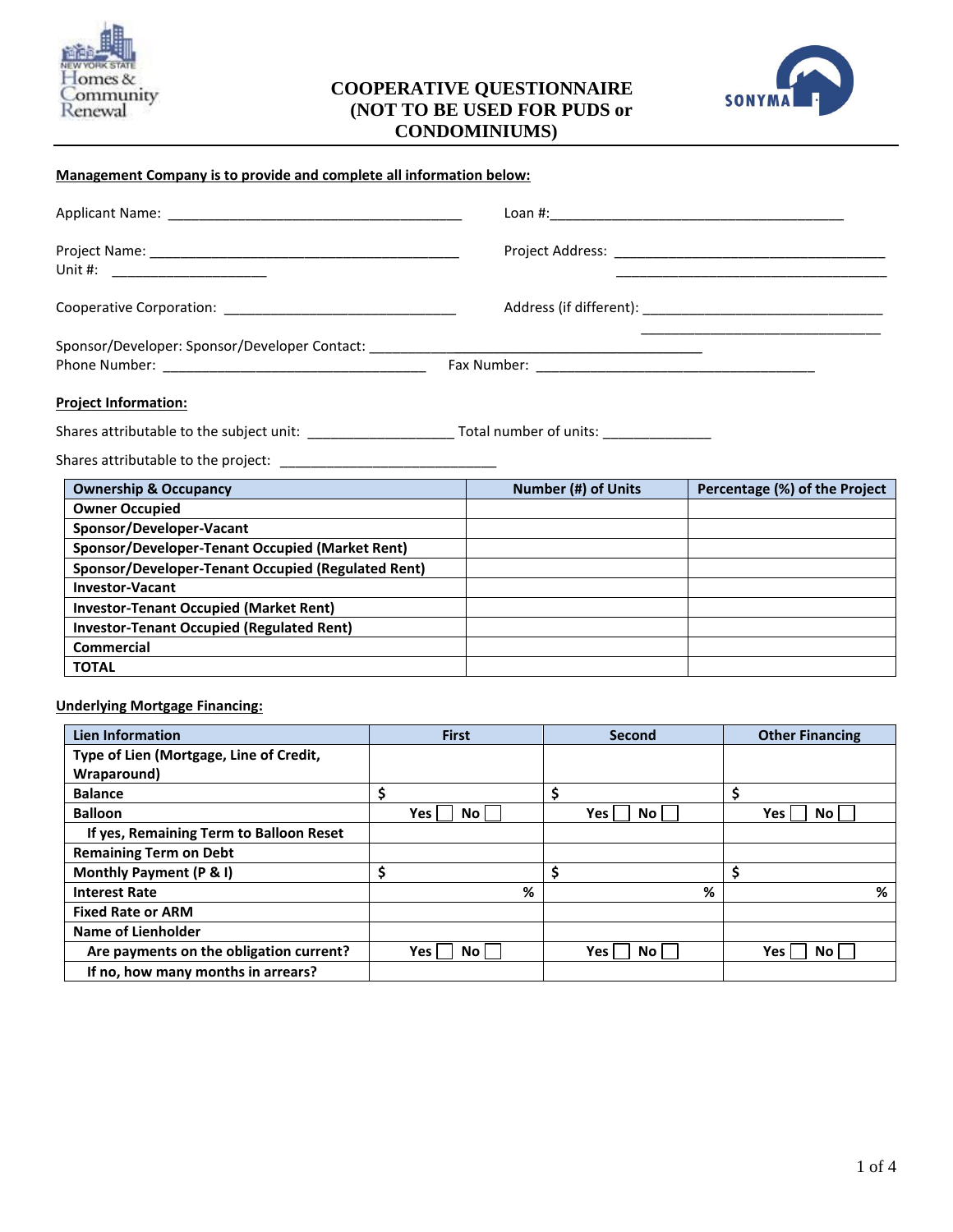

# **COOPERATIVE QUESTIONNAIRE (NOT TO BE USED FOR PUDS or CONDOMINIUMS)**



# **General Project Information:**

| 1.                                                                                                 | The Proprietary Lease expiration date is:                                                                                                                          | <b>Expiration Date:</b> |                              |  |
|----------------------------------------------------------------------------------------------------|--------------------------------------------------------------------------------------------------------------------------------------------------------------------|-------------------------|------------------------------|--|
| 2.                                                                                                 | Is the occupancy of project subject to a leasehold?                                                                                                                |                         | Yes $\lceil$<br>No           |  |
|                                                                                                    | If yes, please provide the annual rent and expiration date: Rent: \$                                                                                               |                         | <b>Expiration Date:</b>      |  |
| 3.                                                                                                 | The project is complete and is not subject to any additional phasing or annexation?                                                                                |                         | <b>Yes</b><br><b>No</b>      |  |
| 4.                                                                                                 | Is the project a new conversion eviction plan?                                                                                                                     |                         | No<br>Yes                    |  |
| 5.                                                                                                 | Are any of the project facilities leased by the cooperative corporation?                                                                                           |                         | <b>No</b><br><b>Yes</b>      |  |
| 6.                                                                                                 | Does the cooperative project include any commercial units?                                                                                                         |                         | Yes<br>No                    |  |
|                                                                                                    | If yes, please describe and provide percentage (%) of total project square footage:                                                                                |                         |                              |  |
|                                                                                                    | <b>Other Eligibility Criteria:</b>                                                                                                                                 |                         |                              |  |
| 7.                                                                                                 | Are the unit owners in control of the cooperation corporation?                                                                                                     |                         | No<br>$Yes$   $\blacksquare$ |  |
|                                                                                                    | If not, the projected date of HOA vesting?                                                                                                                         |                         |                              |  |
| 8.                                                                                                 | Are there unit owners one (1) or more months delinguent in the payment of maintenance?                                                                             |                         | Yes $\Box$<br>No             |  |
|                                                                                                    | # unit owners<br>If yes, provide 30 day delinquent information:                                                                                                    | \$                      | past due                     |  |
| 9.                                                                                                 | Is the project a limited equity cooperative?                                                                                                                       |                         | Yes $ $<br>No                |  |
|                                                                                                    | 10. Are there any of the units in the project subject to a transfer fee? (i.e. flip taxes, option fees, etc.)                                                      |                         | Yes<br>No                    |  |
|                                                                                                    | If yes, please describe terms:                                                                                                                                     |                         |                              |  |
|                                                                                                    | 11. Is the project a recipient of any tax abatements or exemptions?                                                                                                |                         | Yes<br>No                    |  |
|                                                                                                    | If yes, please describe, including remaining term and dollar amount:                                                                                               |                         |                              |  |
|                                                                                                    | 12. Is there any current or pending litigation against the cooperative corporation?                                                                                |                         | No<br>Yes                    |  |
|                                                                                                    | If yes, please provide detail, including the monetary amount, and parties involved:                                                                                |                         |                              |  |
| 13. Are there any mechanic's liens filed against the cooperative corporation, or the subject unit? |                                                                                                                                                                    |                         | $Yes \mid \text{No}$         |  |
|                                                                                                    | If yes, please provide detail:                                                                                                                                     |                         |                              |  |
|                                                                                                    |                                                                                                                                                                    |                         |                              |  |
|                                                                                                    | 14. Does any single entity (including an individual, investor group, partnership or corporation, as well as the sponsor/developer)                                 |                         |                              |  |
|                                                                                                    | own more than 10% of the stock shares in the cooperative corporation, or the related ownership rights?                                                             |                         | Yes $\Box$ No $\Box$         |  |
|                                                                                                    | If yes, please provide detail:<br># Units:<br><u> 1999 - Johann John Harry Harry Harry Harry Harry Harry Harry Harry Harry Harry Harry Harry Harry Harry Harry</u> |                         |                              |  |
|                                                                                                    | # Units:<br>$\overline{\phantom{a}}$ . The contract of $\overline{\phantom{a}}$                                                                                    |                         |                              |  |
|                                                                                                    | # Units:                                                                                                                                                           |                         |                              |  |
|                                                                                                    | 15. Are there any financing restrictions?                                                                                                                          |                         | Yes    <br>No l              |  |
|                                                                                                    | If yes, please describe:                                                                                                                                           |                         |                              |  |
|                                                                                                    |                                                                                                                                                                    |                         |                              |  |
|                                                                                                    |                                                                                                                                                                    |                         |                              |  |
|                                                                                                    |                                                                                                                                                                    |                         |                              |  |
|                                                                                                    | <b>Sponsor Financial Information:</b>                                                                                                                              |                         |                              |  |
|                                                                                                    | 16. Date of the last Attorney General sponsor Filing / Amendment:                                                                                                  |                         |                              |  |
|                                                                                                    | If greater than 1 year, please explain:                                                                                                                            |                         |                              |  |
|                                                                                                    |                                                                                                                                                                    |                         |                              |  |

\_\_\_\_\_\_\_\_\_\_\_\_\_\_\_\_\_\_\_\_\_\_\_\_\_\_\_\_\_\_\_\_\_\_\_\_\_\_\_\_\_\_\_\_\_\_\_\_\_\_\_\_\_\_\_\_\_\_\_\_\_\_\_\_\_\_\_\_\_\_\_\_\_\_\_\_\_\_\_\_\_\_\_\_\_\_\_\_\_\_\_\_\_\_\_\_\_\_\_\_\_\_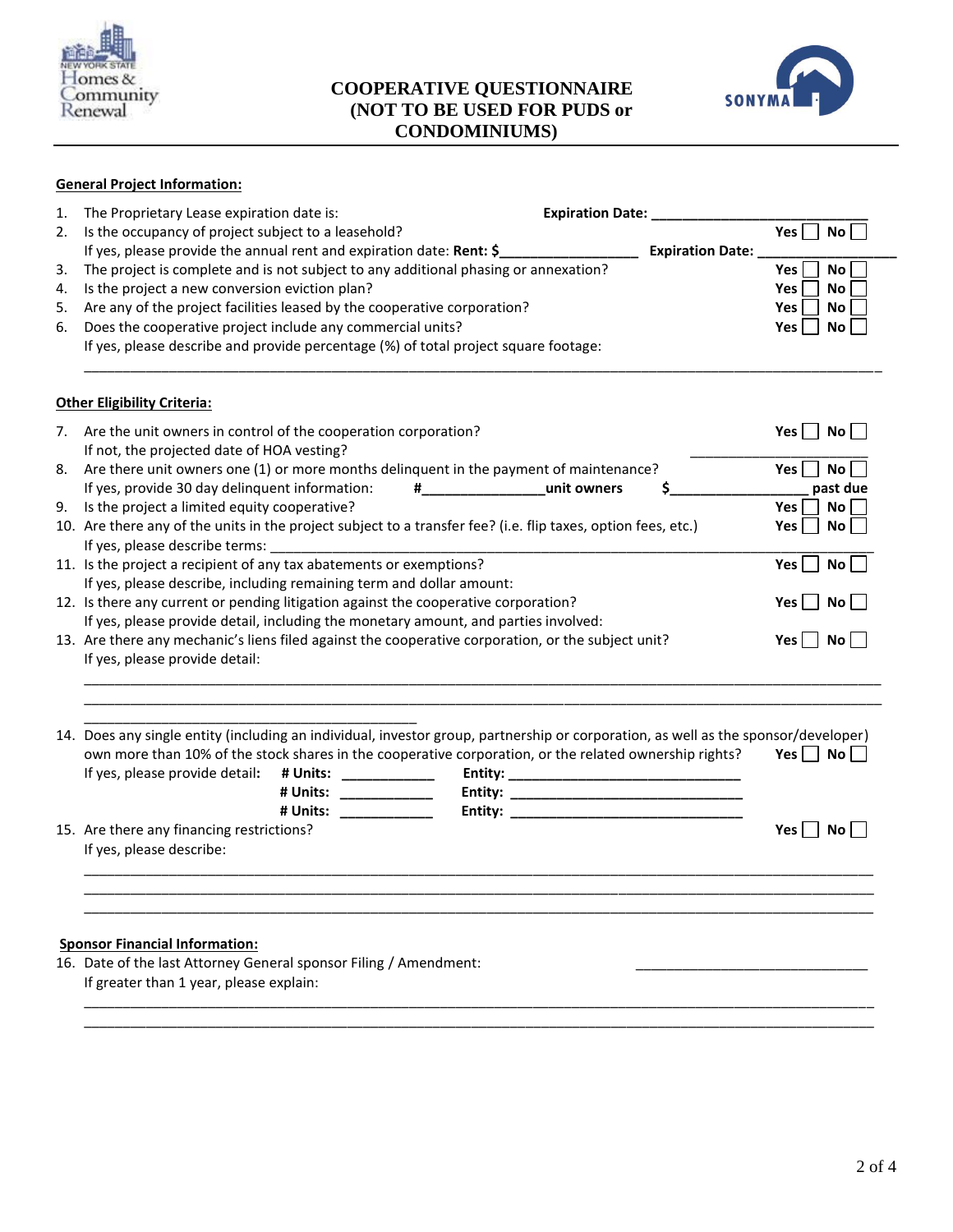

## **COOPERATIVE QUESTIONNAIRE (NOT TO BE USED FOR PUDS or CONDOMINIUMS)**



|                                                        | 17. Are the obligations for the Sponsor / Developer current?                              |                                                                                                                                                                                                                                                                                                                                                                                                                                                                                                                                                                                    | Yes $\Box$ No $\Box$                                                                                                                                                                      |
|--------------------------------------------------------|-------------------------------------------------------------------------------------------|------------------------------------------------------------------------------------------------------------------------------------------------------------------------------------------------------------------------------------------------------------------------------------------------------------------------------------------------------------------------------------------------------------------------------------------------------------------------------------------------------------------------------------------------------------------------------------|-------------------------------------------------------------------------------------------------------------------------------------------------------------------------------------------|
| If no, provide number of months delinquent and amount: |                                                                                           | \$<br>months                                                                                                                                                                                                                                                                                                                                                                                                                                                                                                                                                                       |                                                                                                                                                                                           |
|                                                        | 18. Does the rental cash flow from the Sponsor held rental units cover expenses?          |                                                                                                                                                                                                                                                                                                                                                                                                                                                                                                                                                                                    | $\frac{1}{\text{Yes}}$                                                                                                                                                                    |
|                                                        |                                                                                           |                                                                                                                                                                                                                                                                                                                                                                                                                                                                                                                                                                                    |                                                                                                                                                                                           |
|                                                        |                                                                                           |                                                                                                                                                                                                                                                                                                                                                                                                                                                                                                                                                                                    |                                                                                                                                                                                           |
|                                                        |                                                                                           |                                                                                                                                                                                                                                                                                                                                                                                                                                                                                                                                                                                    |                                                                                                                                                                                           |
|                                                        |                                                                                           |                                                                                                                                                                                                                                                                                                                                                                                                                                                                                                                                                                                    |                                                                                                                                                                                           |
| charges due?                                           |                                                                                           |                                                                                                                                                                                                                                                                                                                                                                                                                                                                                                                                                                                    | Yes     No                                                                                                                                                                                |
|                                                        |                                                                                           |                                                                                                                                                                                                                                                                                                                                                                                                                                                                                                                                                                                    | $Yes \nightharpoonup No$                                                                                                                                                                  |
|                                                        |                                                                                           | \$.                                                                                                                                                                                                                                                                                                                                                                                                                                                                                                                                                                                |                                                                                                                                                                                           |
|                                                        |                                                                                           |                                                                                                                                                                                                                                                                                                                                                                                                                                                                                                                                                                                    | Yes $\Gamma$<br><b>No</b>                                                                                                                                                                 |
|                                                        |                                                                                           |                                                                                                                                                                                                                                                                                                                                                                                                                                                                                                                                                                                    |                                                                                                                                                                                           |
|                                                        |                                                                                           |                                                                                                                                                                                                                                                                                                                                                                                                                                                                                                                                                                                    |                                                                                                                                                                                           |
|                                                        |                                                                                           |                                                                                                                                                                                                                                                                                                                                                                                                                                                                                                                                                                                    |                                                                                                                                                                                           |
|                                                        |                                                                                           |                                                                                                                                                                                                                                                                                                                                                                                                                                                                                                                                                                                    |                                                                                                                                                                                           |
| <b>Maturity:</b>                                       |                                                                                           |                                                                                                                                                                                                                                                                                                                                                                                                                                                                                                                                                                                    |                                                                                                                                                                                           |
|                                                        |                                                                                           |                                                                                                                                                                                                                                                                                                                                                                                                                                                                                                                                                                                    |                                                                                                                                                                                           |
|                                                        |                                                                                           |                                                                                                                                                                                                                                                                                                                                                                                                                                                                                                                                                                                    |                                                                                                                                                                                           |
|                                                        |                                                                                           |                                                                                                                                                                                                                                                                                                                                                                                                                                                                                                                                                                                    |                                                                                                                                                                                           |
|                                                        |                                                                                           |                                                                                                                                                                                                                                                                                                                                                                                                                                                                                                                                                                                    |                                                                                                                                                                                           |
|                                                        |                                                                                           |                                                                                                                                                                                                                                                                                                                                                                                                                                                                                                                                                                                    |                                                                                                                                                                                           |
|                                                        |                                                                                           |                                                                                                                                                                                                                                                                                                                                                                                                                                                                                                                                                                                    |                                                                                                                                                                                           |
|                                                        |                                                                                           |                                                                                                                                                                                                                                                                                                                                                                                                                                                                                                                                                                                    |                                                                                                                                                                                           |
|                                                        |                                                                                           |                                                                                                                                                                                                                                                                                                                                                                                                                                                                                                                                                                                    |                                                                                                                                                                                           |
|                                                        |                                                                                           |                                                                                                                                                                                                                                                                                                                                                                                                                                                                                                                                                                                    |                                                                                                                                                                                           |
|                                                        | 22. Is the project self-managed?<br>If yes, for how long?<br><b>Insurance Information</b> | If yes, provide the following information:<br>Sponsor Rental Income:<br>$\begin{array}{ccc}\n\text{S} & \text{S} & \text{S} & \text{S} \\ \text{Sponsor Obligations:} & \text{S} & \text{S} & \text{S} & \text{S} & \text{S} \\ \end{array}$<br>20. Does the Annual Budget contain a line item for repairs/capital reserves?<br>If yes, what is the balance in the account?<br>21. Is the sponsor using the unsold shares/units as collateral for other financing?<br>If yes, provide the following information:<br><b>Amount of Obligation:</b><br><b>Monthly/Annual payment:</b> | 19. Are there any sponsor obligations for projected repairs / improvements that are not covered by monthly maintenance<br>\$ ________________________________ per month/year (circle one) |

**Date: \_\_\_\_\_\_\_\_\_\_\_\_\_\_\_\_\_\_\_\_\_\_\_\_\_\_\_\_ Management Company Name: \_\_\_\_\_\_\_\_\_\_\_\_\_\_\_\_\_\_\_\_\_\_\_\_\_\_\_\_\_\_\_\_\_\_\_\_\_\_\_\_\_\_\_\_\_\_\_\_\_\_\_\_\_\_\_\_\_\_\_\_\_\_\_\_\_\_\_\_\_\_\_\_\_ Address: \_\_\_\_\_\_\_\_\_\_\_\_\_\_\_\_\_\_\_\_\_\_\_\_\_\_\_\_\_\_\_\_\_\_\_\_\_\_\_\_\_\_\_\_\_\_\_\_\_\_\_\_\_\_\_\_\_\_\_\_\_\_\_\_\_\_\_\_\_\_\_\_\_\_\_\_\_\_\_\_\_\_\_\_ \_\_\_\_\_\_\_\_\_\_\_\_\_\_\_\_\_\_\_\_\_\_\_\_\_\_\_\_\_\_\_\_\_\_\_\_\_\_\_\_\_\_\_\_\_\_\_\_\_\_\_\_\_\_\_\_\_\_\_\_\_\_\_\_\_\_\_\_\_\_\_\_\_\_\_\_\_\_\_\_\_\_\_\_ Phone Number: \_\_\_\_\_\_\_\_\_\_\_\_\_\_\_\_\_\_\_\_\_\_\_\_\_\_\_\_\_\_\_\_\_\_\_\_\_\_\_\_\_\_\_\_\_\_\_\_\_\_\_\_ Fax Number: \_\_\_\_\_\_\_\_\_\_\_\_\_\_\_\_\_\_\_\_\_\_\_\_\_\_\_\_\_\_\_\_\_\_\_\_\_\_\_\_\_\_\_\_\_\_\_\_\_\_\_\_\_\_\_\_\_\_\_\_\_\_**